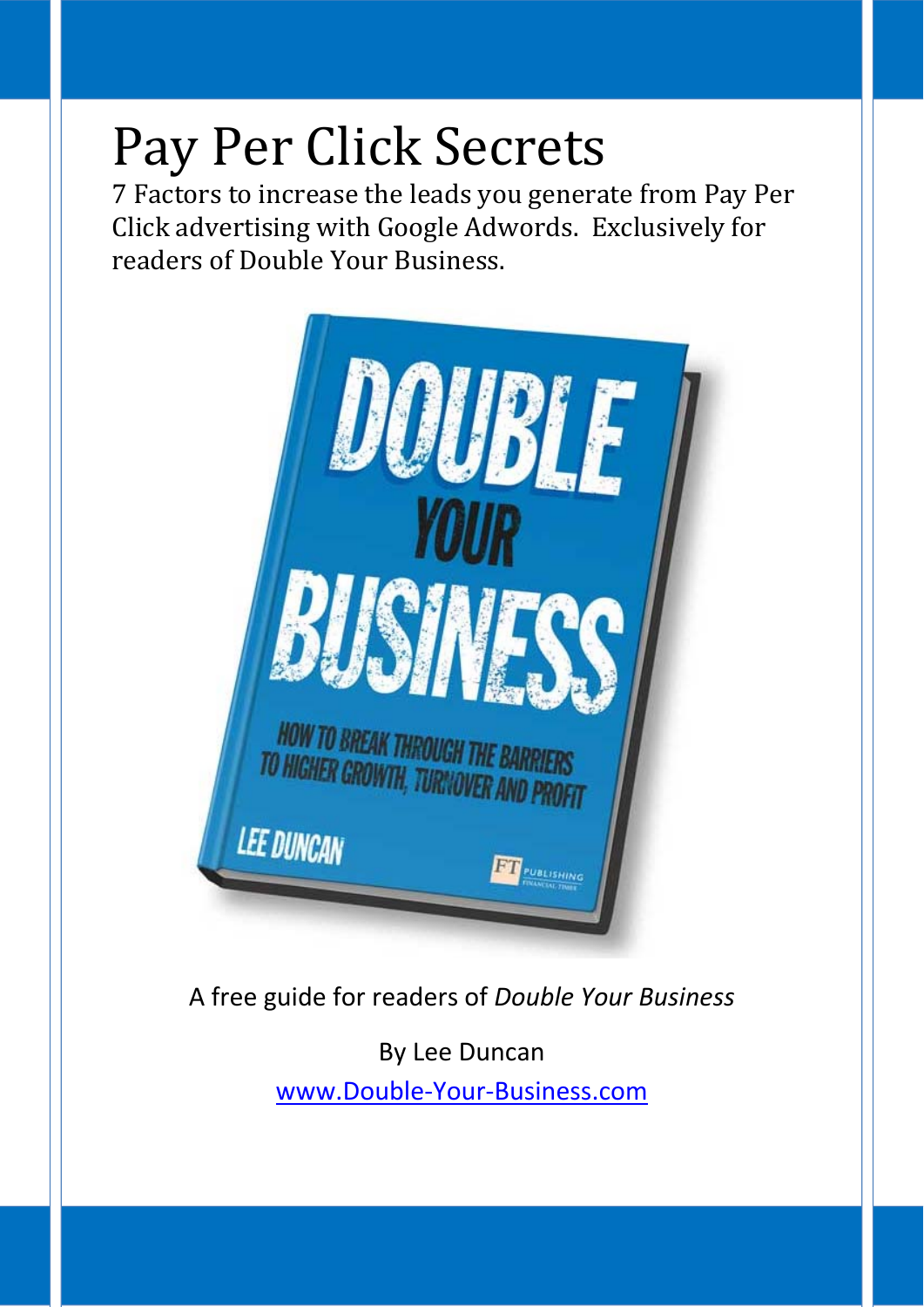## **Introduction**

This guide is specifically about Google Adwords, the most important and valuable Pay Per Click system available to small businesses today.

It's true that Facebook's Pay Per Click also offers some great potential for many businesses too, but there is something unique about Adwords that makes it the place to cut your teeth and earn your online marketing wings before you start experimenting elsewhere.

It is the most sophisticated online marketing system around. It is the most mature system and offers you incredible control over the audiences that view your adverts. And since some 91% of all searches in the UK are completed using Google, it is totally dominant above all other search engines.

When one of my clients suffered a catastrophic collapse in their marketing, putting their £ multi‐million business at risk, Google Adwords was the first place I pointed them for salvation.

The results were extraordinary. It allowed them to not only recover lost sales, but to grow beyond their previous best year too – all during the recession and at less cost than their previous marketing methods.

It's the closest thing to a miracle marketing cure we are ever likely to see.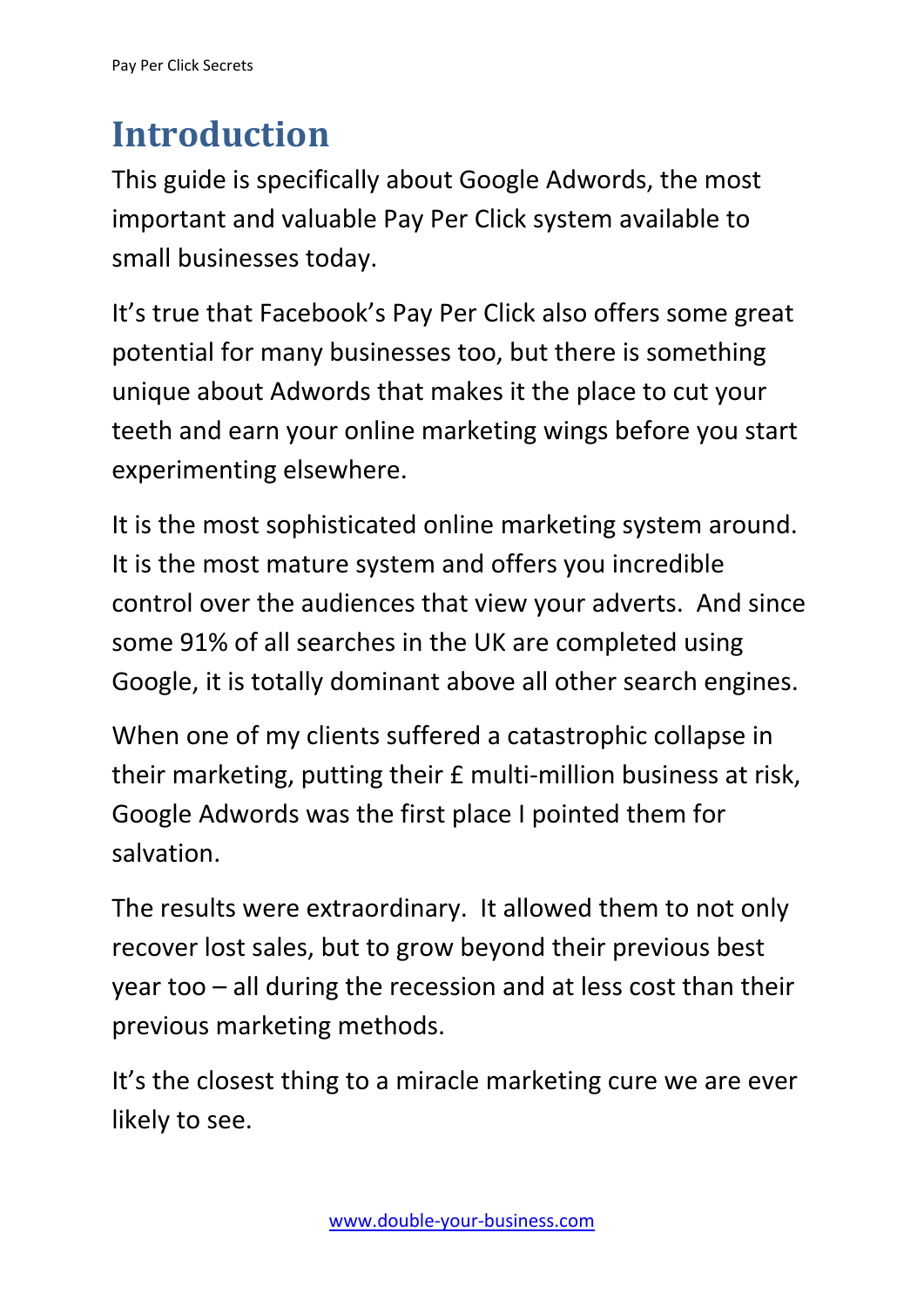But there's a problem.

Do it without paying attention to a few basic rules and it can be as expensive – and as fast – as pouring pound coins down a drain, never to be seen again.

It's my goal to make it easier for people in business to succeed. So on the following pages are some rules to help you get the most out of Google Adwords.

If you pay attention to these, you'll be doing a lot more than 80% of people are doing with their Adwords advertising.

Which means you'll be in a far better position to succeed and grow your business.

This guide is a free extra that supports my book, Double Your Business, from Financial Times Publishing. If you haven't bought my book, but find this guide useful, do yourself a favour and get the full book too – it'll be the best £15 you'll invest in your business this year.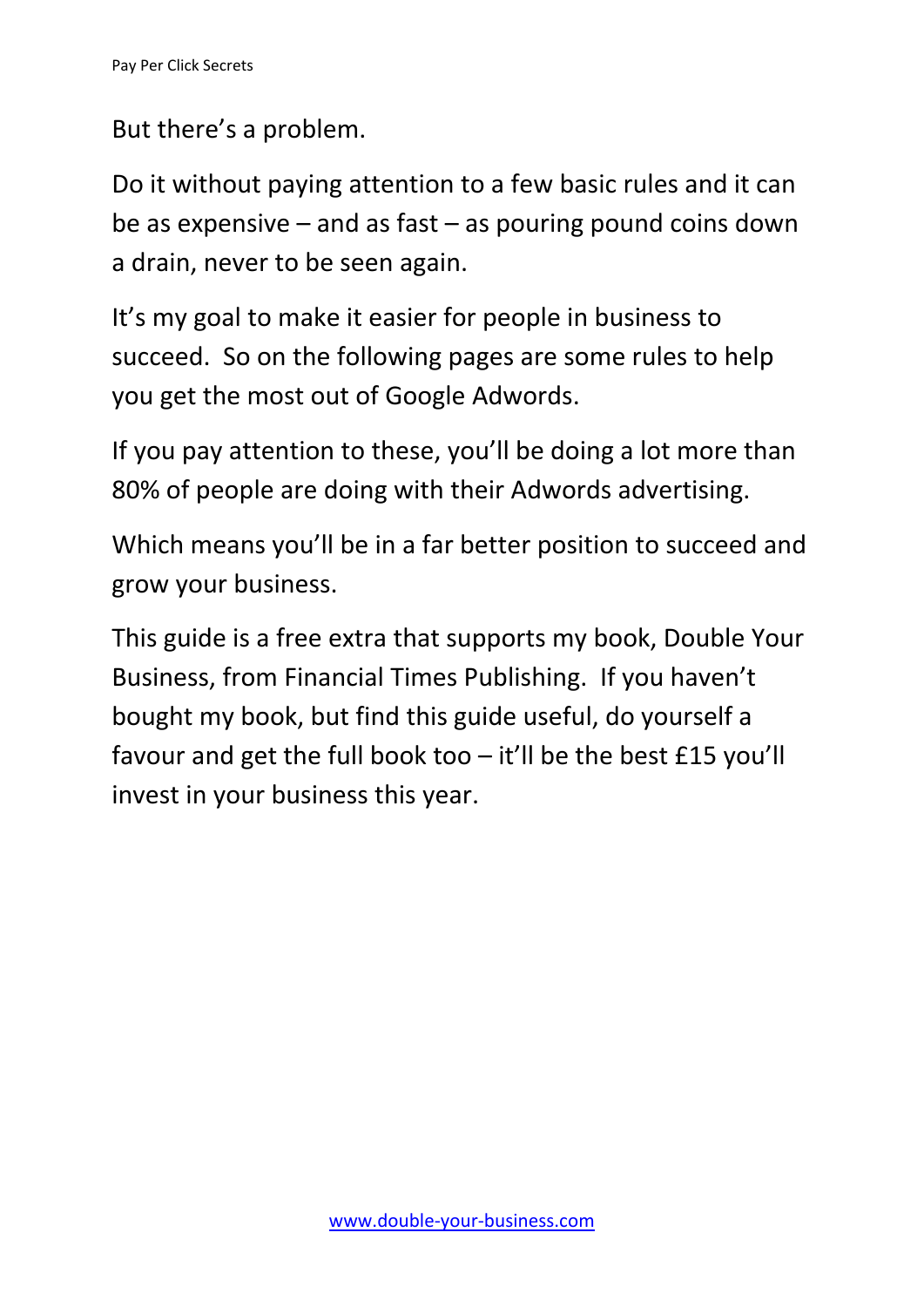# **Golden Rules of Google Adwords**

Generating a reliable and generous flow of new business is the goal of your marketing and sales activities. It's the number 1 Barrier to Growth for any business.

Yet in Google Adwords you have the perfect tool for achieving exactly that. Tune your Adwords campaign to get better results using the following points to guide you. Invest your time and focus to get this right and you'll find that the rewards far exceed the effort you put in.

### **Focus on Click Through Rate**

The biggest secret to minimising your spend is to focus on something Google calls the Click Through Rate (CTR). The CTR is a percentage figure that expresses how many clicks your adverts generate in relation to the number of times they are shown.

So for example, if your advert appears 100 times and is clicked 6 times, you have a 6% CTR. Each search phrase is different and so it's not possible to give you a target CTR to use, except you should ensure that no Ad Group performs at less than 1% CTR.

Google uses the CTR as an indicator of the relevance of your advert. It wants to display the most relevant ads and so it rewards adverts with a higher CTR by displaying them nearer to the top of the list, while penalising lower performing ads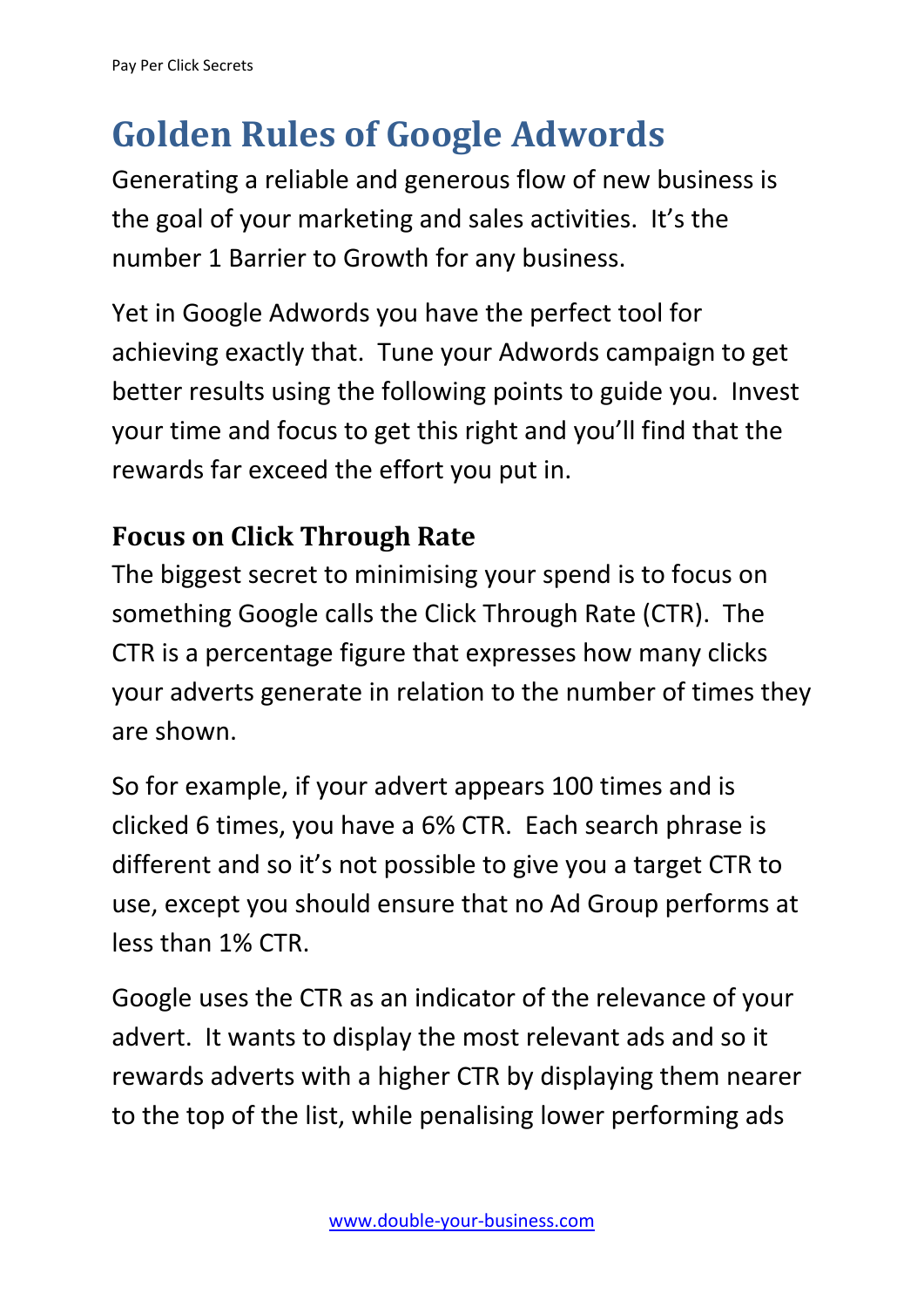by pushing them to the bottom of the list. If your CTR is less than 1%, Google will be charging you a premium on each click, almost like a tax for those who don't know what they're doing.

This has been true for almost every Adwords account I've reviewed with my private 1‐1 coaching clients. There will be many Ad Groups that have a CTR of under 1%. Focus on improving these and as you take your CTR up to 2% or more, you'll find you generate more visitors to your website for less money.

Many of the remaining tips in this guide will give you tactics that make a profound difference to your CTR and your overall Adwords performance.

As a bonus tip, once you've mastered CTR, you will want to start tracking the overall Return on Investment from each Ad Group and keyword phrase.

### **Relevance of Keywords and Adverts**

It's common to become over-ambitious when starting out with Adwords and to include lots of phrases you think might catch more visitors. But you don't want lots of visitors – you want only the *right* visitors. It's all too easy to get carried away and think that getting 250 visitors per day is a good thing, when only a few of them are even in the market for what you sell.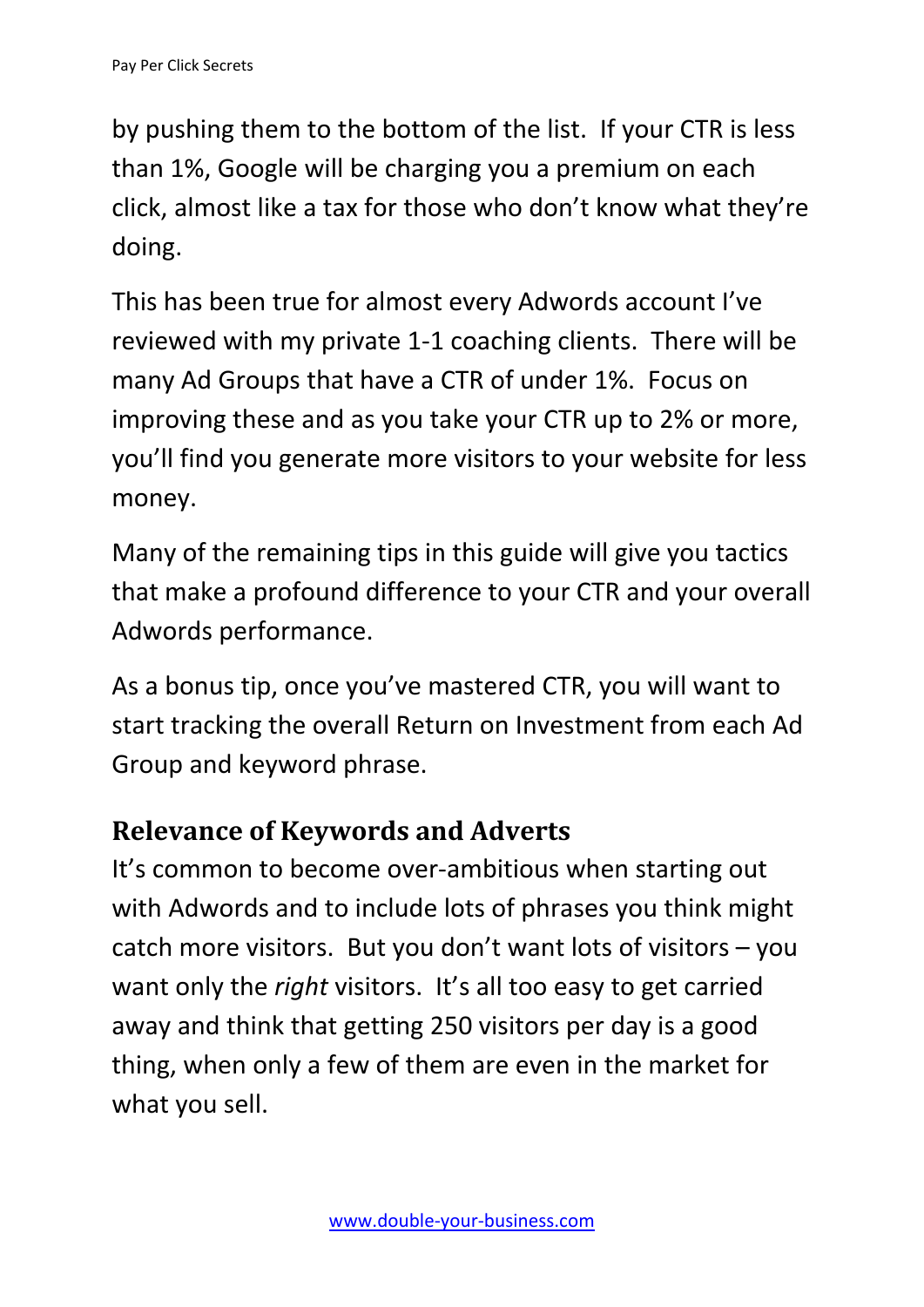So the secret is to be highly selective with your keywords, choosing the ones that reflect words and phrases that people who are genuinely interested in your services/products are likely to use for searching.

Don't just pick as many keywords as you possibly can in a desperate attempt to maximise traffic. Visitors with no interest in your business will quickly leave again, leaving you with a hefty bill for website traffic that produces no sales or enquiries.

For example, if you sell Ford cars, you are likely to get far better results from searches for specific models like "Ford Focus", or "Ford Fiesta" without going after the massively general phrase of "cars" or even "cars for sale".

In fact, most people spend only a few minutes finding the right keywords for their niche. In contrast, my clients with the most successful Adwords campaigns will typically have invested many hours, and sometimes even days, on this task. This effort pays off in the results they generate and the higher volumes of leads they generate than their clients.

### **Tightly Focused Ad Groups**

After eliminating keyword phrases that are too general to be useful, the next most important factor is grouping your keywords into very tightly focused, closely related Ad Groups.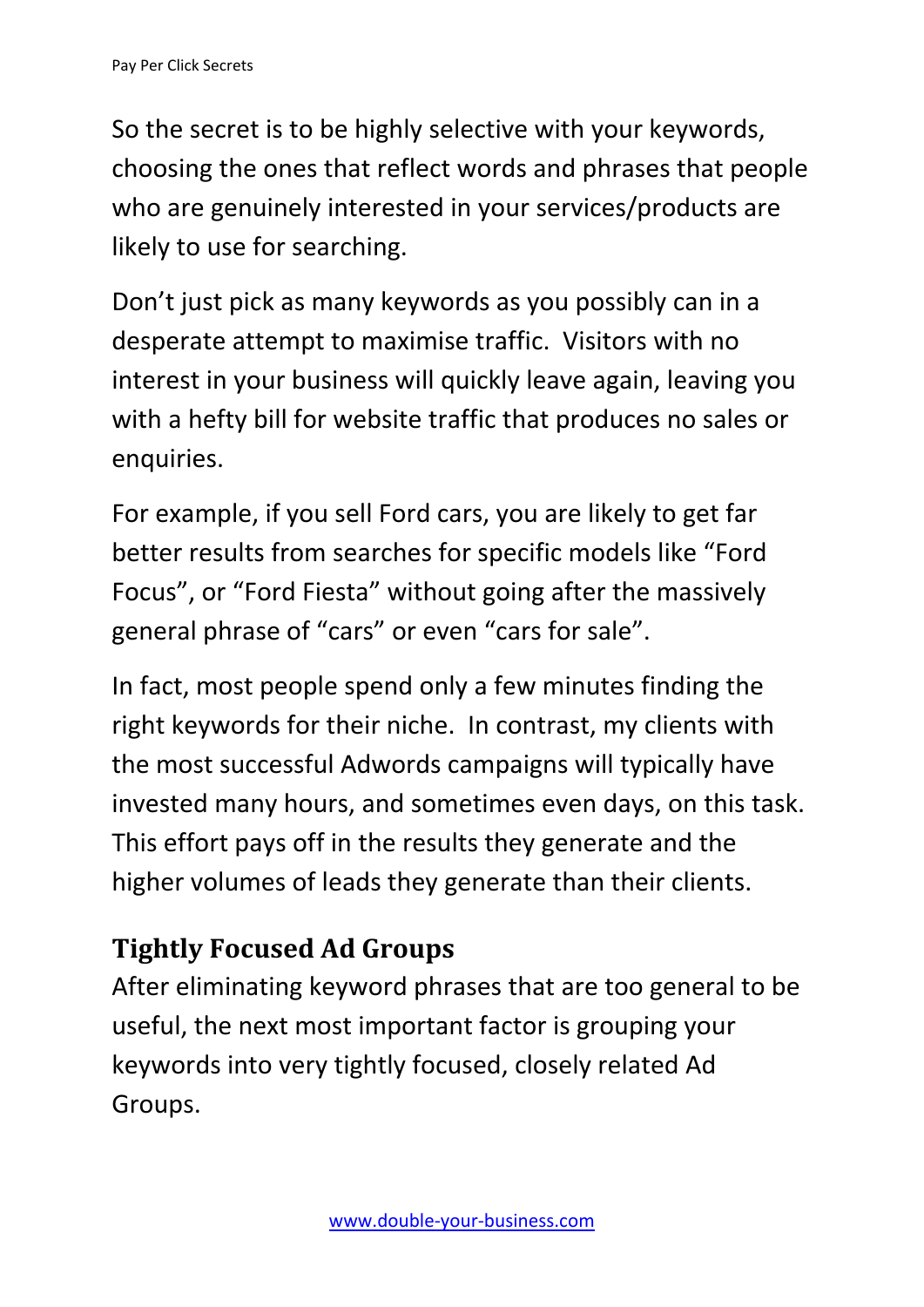

Many novices at Adwords put all of their keywords into a single Ad Group because it's easy to do.

Unfortunately this approach will totally backfire on them, because when you search on Google for something, you have a very specific question in mind.

If that question does not get answered directly by the page you visit, you quickly click the *Back* button and leave the site, typically within 3 seconds. That's an expensive click.

So for each Ad Group you need to target a small number of very closely related keyword phrases to make sure you're able to display a very relevant advert for them. The more keywords you try and stuff into the Ad Group, the less targeted the adverts will be.

For example, if I'm selling Ford cars and put Fiesta, Focus, C‐Max, S‐Max, Fusion, Kuga, etc all into a single Ad Group, then I will have to show the same advert to anybody who searches for any of these phrases.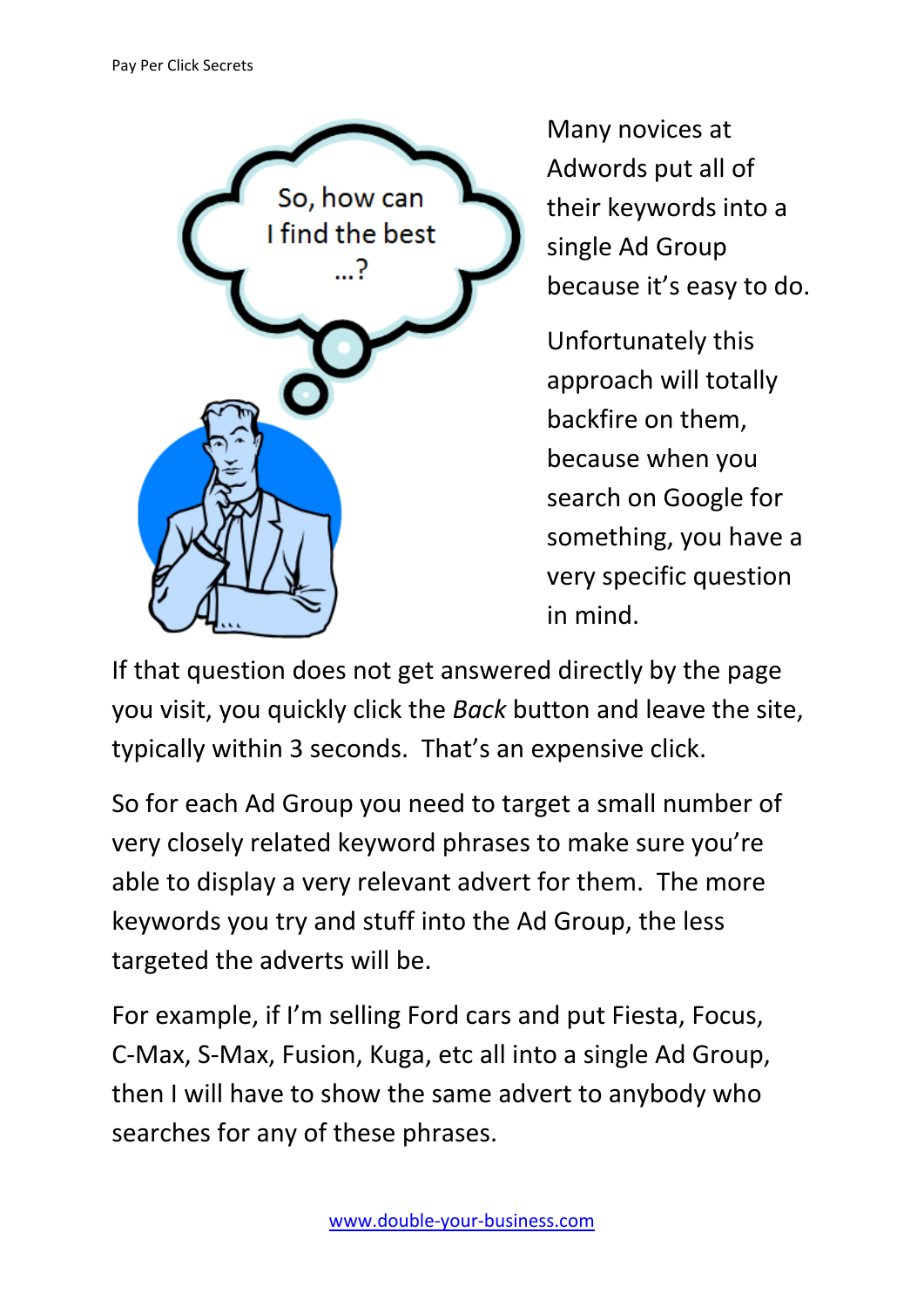Far smarter to put various Ford Fiesta related phrases into a single Ad Group so that I can show adverts that are 100% relevant to our customer who wants to buy a Fiesta.

### **Don't Use Broad Match**

Google Adwords offers 3 main ways for your keywords to match with searches. If you don't understand the three types, you need to quickly educate yourself in this because it will be costing you a fortune.

Using Broad Match without understanding it properly results in your adverts showing up for all sorts of irrelevant searches. This in turn has a devastating effect on your CTR, because when your advert appears to people searching for something else, it's simply going to be ignored.

Here's what I mean. In the search box, I typed golf hotel, as follows:



My search pretty obviously suggests I'm looking for a place to stay where I can play golf (I'm not much of a golfer, so this is just an example!).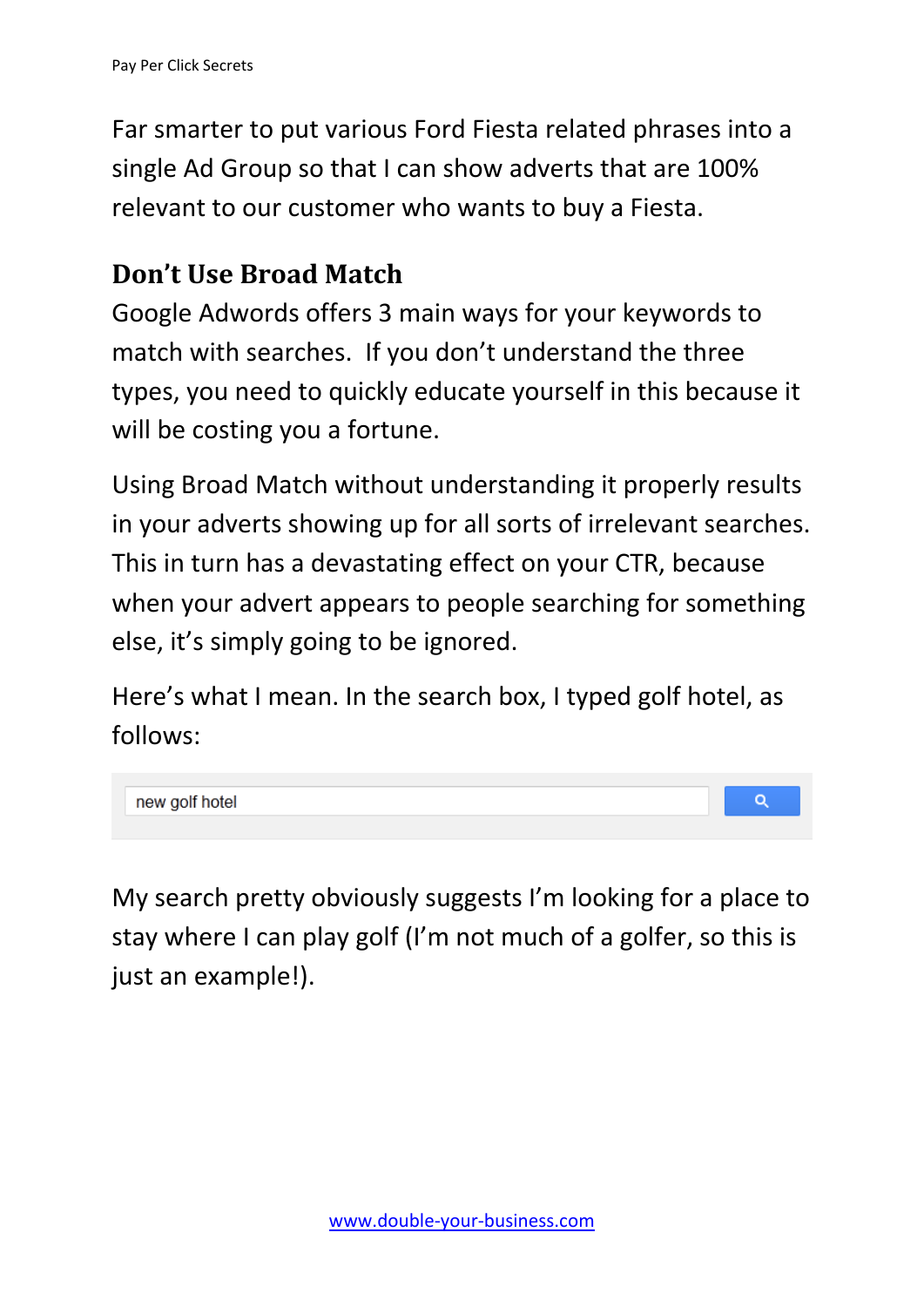While most of the Adwords results are pretty good, there are a couple that miss the point of my search. Look at the full list of adverts on the right and see if you can spot the two badly targeted adverts.

The obviously wrong one is for a Volkswagen Golf car. The chances of me clicking on that advert are miniscule, because I'm not looking for a car. So the CTR for the Ad Group for that car will be knocked down because it's appearing for irrelevant searches. They could avoid that advert showing by using negative keywords (covered in the next tip).

But the other wrong advert is for booking.com, which is showing a

Quinta do Lago - Golf www.quintadolago.com/ Play in 3 Peacefull courses: North, South and Laranjal. Quinta do Lago

#### Cornwall 3\* golf hotel

www.golf-hotel.co.uk/Breaks\_in\_Cornwall Own course. Indoor pool, gym &fishing. Close Eden Project.

#### **Golf Breaks from £49**

www.yourgolftravel.com/ 3-5 Star Resorts in UK, Ireland, Spain and Portugal. Book Today!

#### Hotels: Booking.Com

www.booking.com/Hotels

booking.com is rated \*\*\*\*\* Over 100.000 hotels worldwide. Save up to 75% on your reservation! 2,224 people +1'd Booking.com

#### De Vere Golf Hotels

www.devere-hotels.co.uk/Golf-Course Challenge Your Skills At A De Vere Golf Course In Superb Surroundings!

#### Lookers Volkswagen Golf

www.lookers.co.uk/Golf Huge Savings On Selected New & Used Cars. Contact Lookers Today!

#### **Machrihanish Dunes**

www.machrihanishdunes.com/ Links golf course, Kintyre Scotland Day trips and holiday packages

La Quinta @ Golf Resort www.laquintagolf.com/ Take your Golfing Hollidays with us Golf Resort in Marbella.

general hotel booking advert when my search is very specific. I'm unlikely to click on that result because I know it won't help me quickly find a golf hotel, I'll have to spend ages searching with their tools, when they could have done that for me.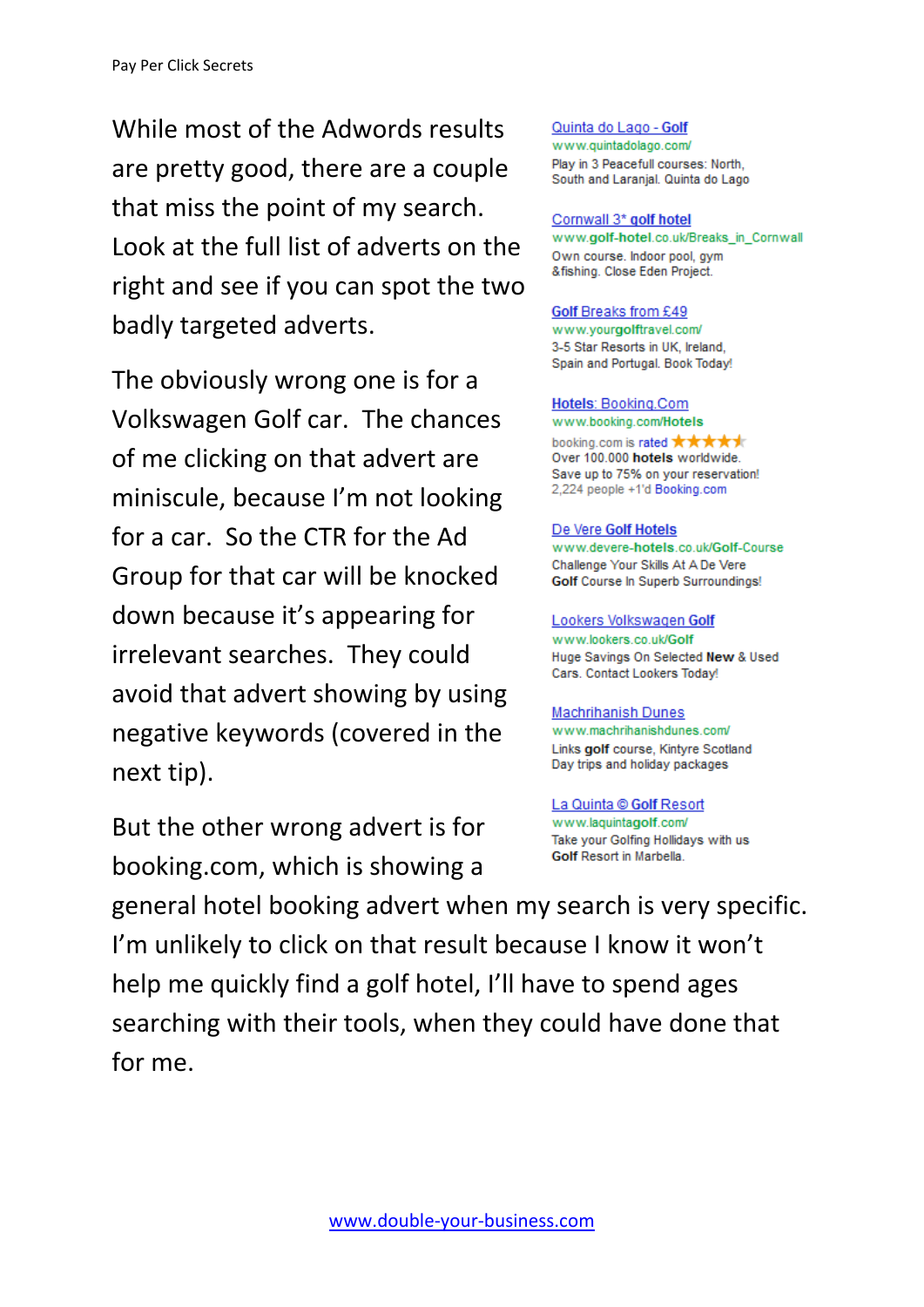Your goal with Pay Per Click is to make it really easy for people to find exactly what they want. Visit the Adwords Help Centre for Google's description of how this works at

http://support.google.com/adwords/bin/answer.py?hl=en&answer=6100.

Then update the Match Types of your keyword phrases to reflect your new skills, improve your CTR and blow away your competition!

### **Negative Keywords**

There's an option within each Ad Group (and at Campaign level too) to enter Negative Keywords. These are phrases or words that you can use to filter out searches that are not relevant for you.

In the previous tip, a Volkswagen Golf advert appeared when a search for *new golf hotel* was entered. This could have been avoided simply by entering *hotel* as a negative keyword.

Interestingly enough, doing a search for *new golf clubs* brings up another car‐related advert. These guys might

**Golf GTI Shop Sale** golf-gti.supaprice.co.uk/ Buy Golf GTI Shop And Save Big - Low UK Shipping & Fast!

want to consider having "club" and "clubs" in their negative keywords campaign.

### **Separate Search and Display Campaigns**

In the Campaign Settings, there's an option to choose Networks and Devices. The networks part of this tells Google where to show your adverts. Google's advice to new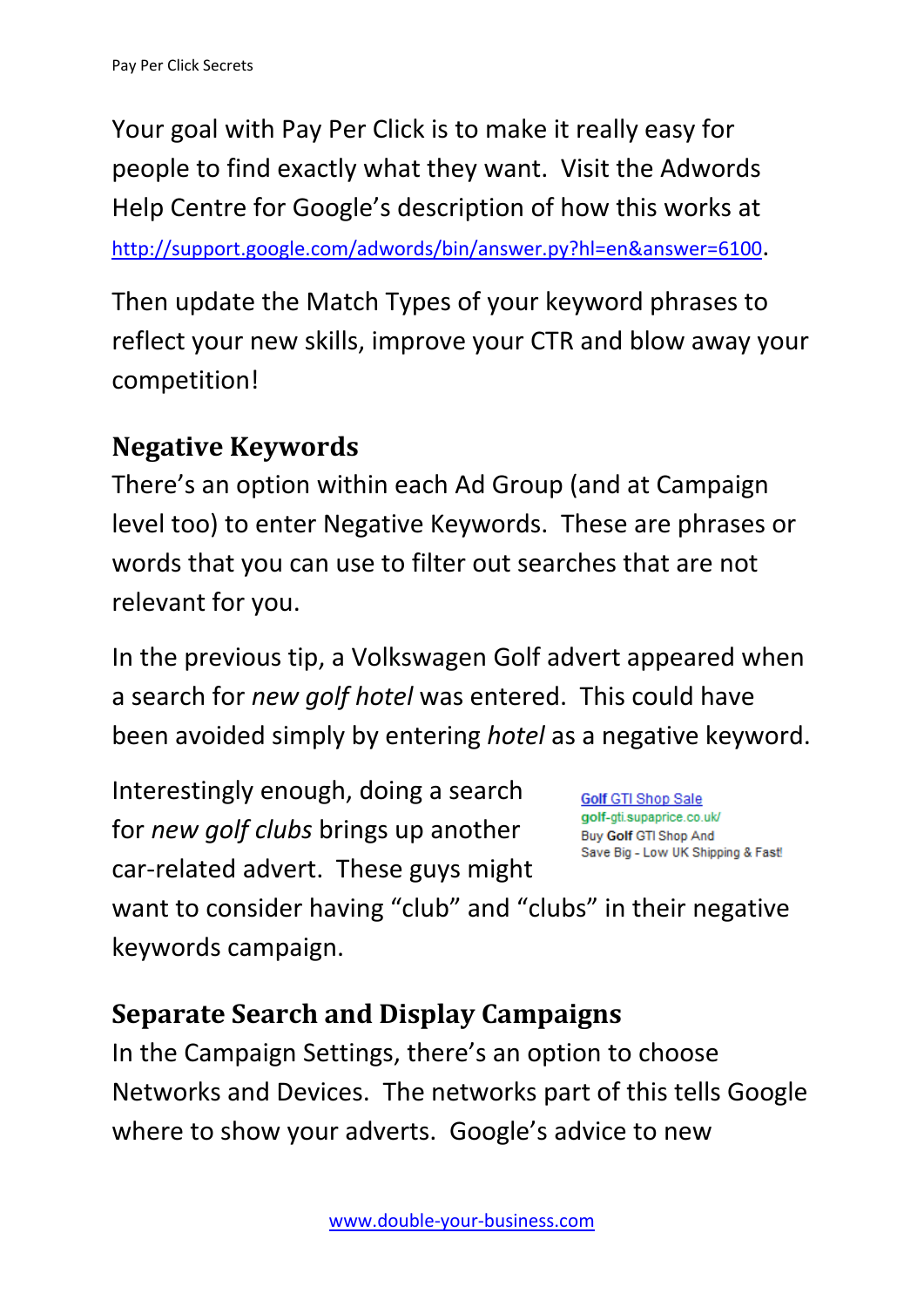advertisers is to show your adverts everywhere. This is not good advice for you – it's simply helping Google to maximise their own revenues!

Instead of this, focus your initial efforts on the Google Search by choosing the option like this:



This will reduce the number of impressions your adverts get, but gives you a great deal more clarity when reviewing your statistics. You can always choose to add in *Search Partners* later on when you're confident your ads are working (these are other search sites like Ask.com).

The Display Network is not for novices, but as your skills develop it's a great place to go hunting for traffic that your competitors haven't found. Always use a separate campaign for this though, as the CTR will be horribly low compared to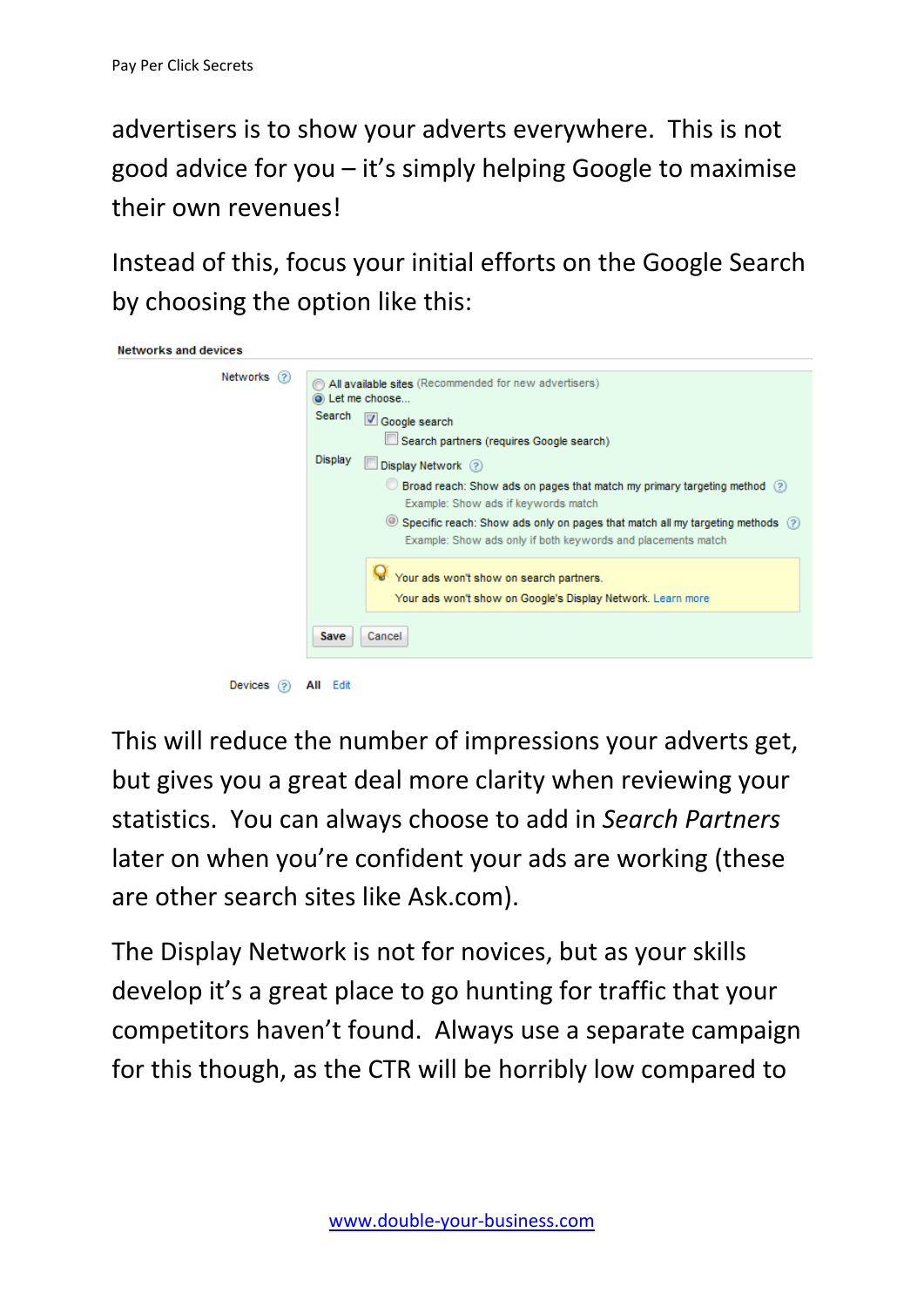your Google Search advertising and will confuse the numbers.

### **Rotate Ads Evenly**

In the next couple of tips, you'll be learning how to make your adverts perform more effectively. Before you do that, however, it's important to stop Google from guessing which of your adverts perform the best (it's not very good at guessing, from much past experience).

To do this, it's another Campaign level option in the Advanced Settings section, as below.



You'll understand what this does in 2 tips' time.

### **Write Ad Copy That Sells**

Your advert is one of around 20 or so things that can be clicked on the search results page. You need to make your advert attractive enough to win the clicks. Your business name is not a great option unless you are a dominant brand with a 50% market share already.

Here's a couple of examples, this time from searching for a Ford Mondeo.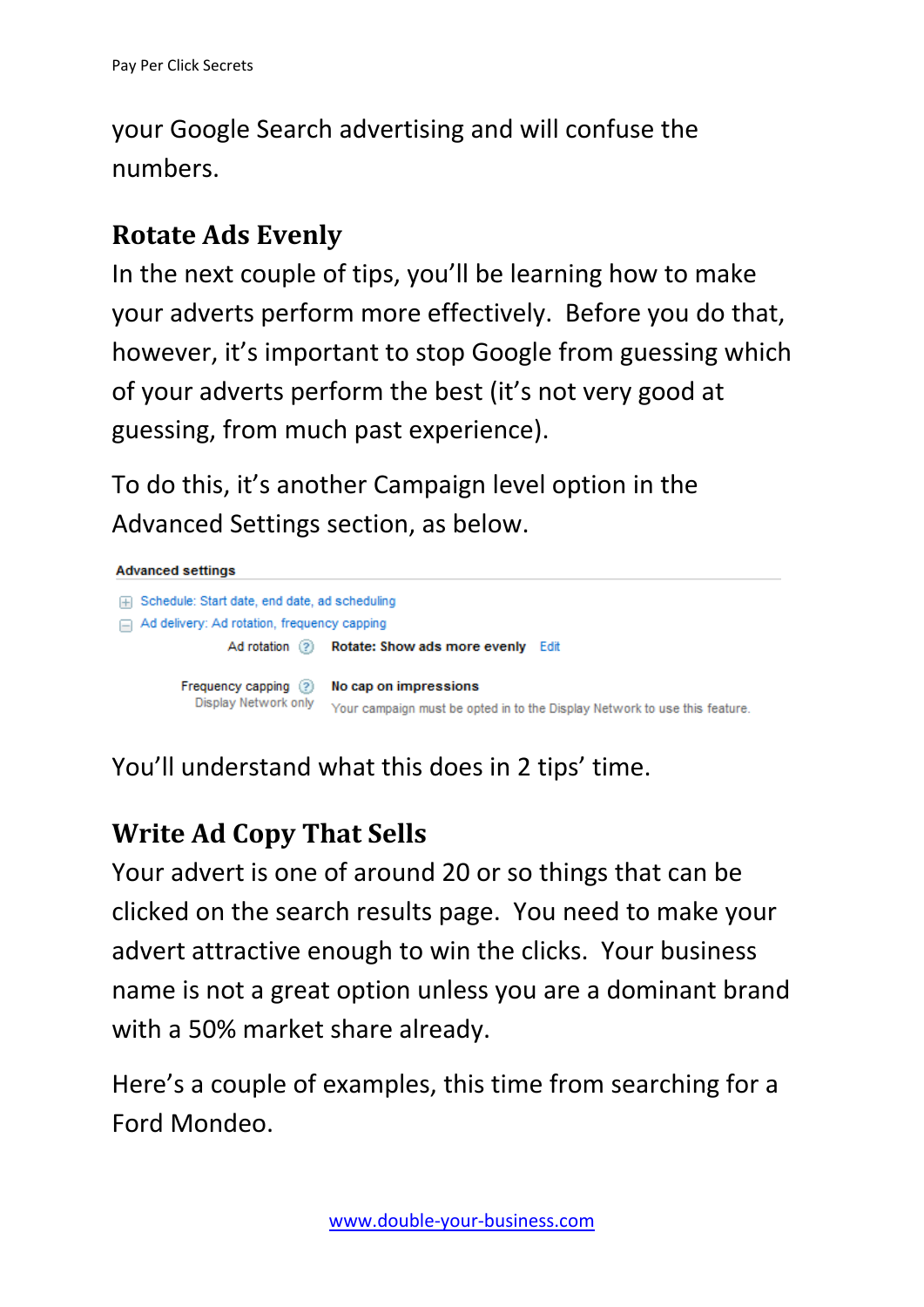In this first ad, you can see that the headline is the name of the business, and the advert doesn't mention what's being searched for. It's a very lazy ad because it's not tailored at all to the search.

Meanwhile all the other ads shown for the same search have Ford Mondeo in them somewhere.

Some of the ads focus on new cars, others on second‐hand. Some ads offer cheap monthly deals, others cheap purchase price. In each case, apart from Motorpoint's ad, the adverts think about what's in it for the searcher and try to offer them something worth having.

Also worth noting is that Motorpoint's advert is at the bottom of the page.

New Ford Mondeo £17,195 www.dagenhammotors.co.uk/Mondeo Save £2,400 On 12 Plate Ford Mondeo Edge Don't Miss This Offer Call Us

**Used Ford Mondeo Range** www.fordretailonline.co.uk/Ford-Monde From £4.999 Huge Savings Visit Our Site To See All Used Mondeo Models

**Buy Direct Ford - Mondeo** www.directford.co.uk/FordMondeo Massive Savings On Brand New Mondeo Call 0844 371 1490 Or Visit Online!

Ford Mondeo Sale Now On www.evanshalshaw.com/Ford Mondeo Drive A New Mondeo From £221 p/m We Will Not Be Beaten On Price!

**Used Ford Special Offer** www.marshallweb.co.uk/Used-Ford A Choice Of Over 200 Used Ford Models In Stock - Great Prices!

**Used Ford Mondeo Cars** www.carcraft.co.uk/Ford Ford Mondeo Finance Application in 30 seconds. Free Ford Guarantee

**Ford Mondeo Titanium X** www.nationwide-cars.co.uk/Mondeo This advertiser is rated  $\star\star\star\star\star$ Huge Savings on Mondeo Titanium X Call 0844 332 0140 For Best Deal

Motorpoint www.motorpoint.co.uk/

motorpoint.co.uk is rated  $\star\star\star\star\star$ The Car Supermarket New and Used Cars

This will be because they have a poor CTR caused by the lack of direct relevance to the search being done.

### **Split Test Different Adverts**

This is where you start to get really clever with your Adwords. Everything up to here is pretty basic stuff, but now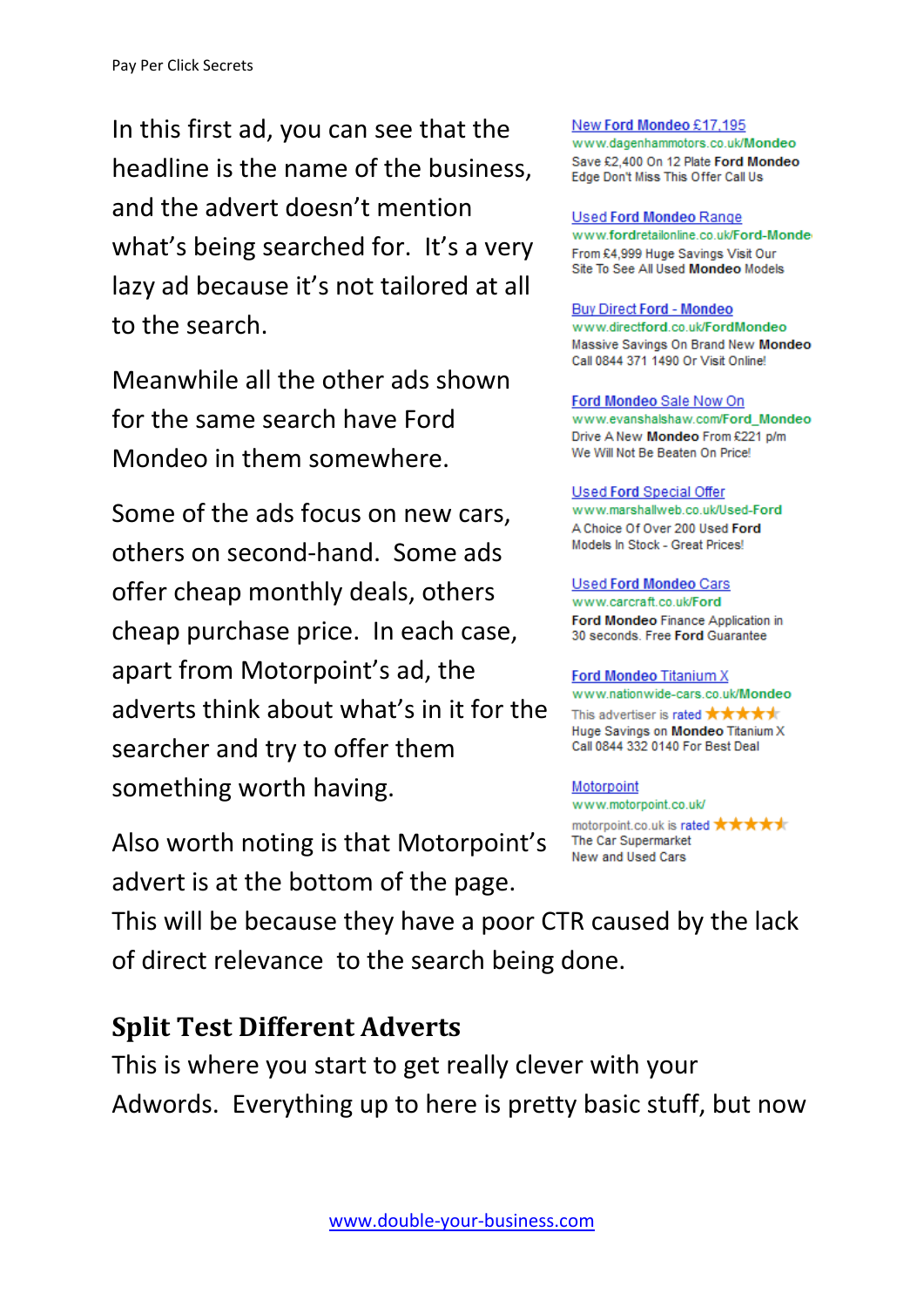we're going to cover something that very few advertisers ever do – testing ads against each other to find out which one is best.

For each Ad Group you can set up multiple ads to run at the same time. If you create two ads for each Ad Group, thanks to the Campaign Setting we changed earlier, Google will show rotate these at roughly 50/50 for you.

This means you can easily run a true test of one ad against the other. Doing this can produce staggering results. One client recently took his CTR from below 1% up to 11% over a period of 4 months, by following the advice you've seen here in this guide, along with my guidance to implement it.

That means instead of getting just 1 click from every 100 times his advert is shown, he now gets 11. That's a massive leap in quality traffic and it's reduced his cost of marketing, too.

### **Dedicated Landing Pages**

There's no point putting a huge amount of effort into your Adwords campaigns if your website doesn't deliver when visitors arrive.

The best way to set up your website for Adwords is to have dedicated *landing pages* that are designed to produce a specific result. I recommend that practically every Adwords click arrives on a page with a single goal – to capture an email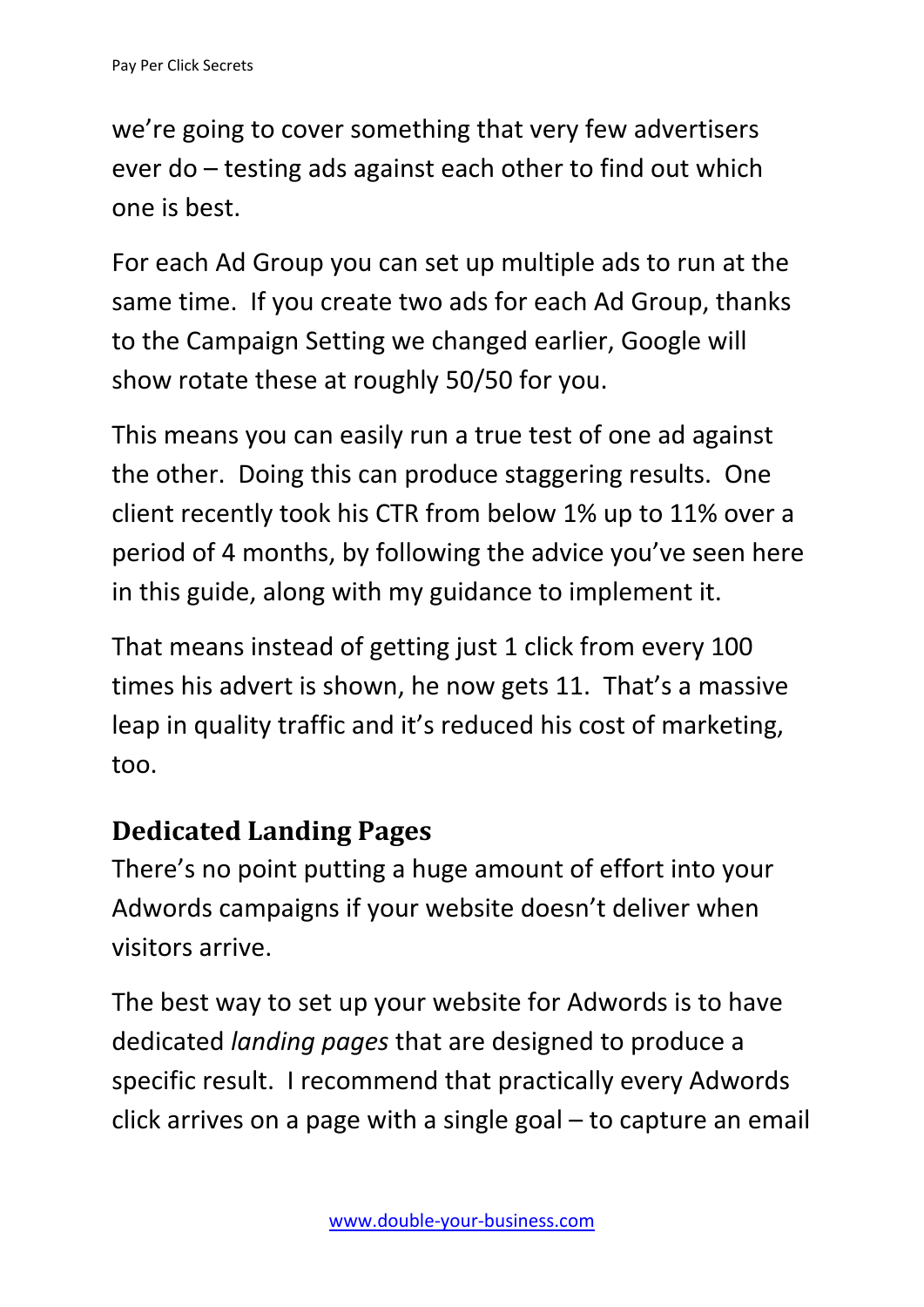address that you can then follow up for days, weeks, months and even years in order to maximise your sales.

This way you're not depending upon your visitor remembering your site until they're ready to buy. You're keeping in touch with them and educating them about how to make the right choice (to buy from you!).

Every different Ad Group may need a different *landing page* creating for it if they are very different topics. Make sure that your *landing pages* deliver on the promise of your adverts and provide real value to the person searching. This means you need to focus again on what the customer wants, rather than talking all about your business.

Read *Growth Blueprint 12: Magnetise Your Marketing* for ideas on how to write copy that's focused on the customer rather than talking about yourself.